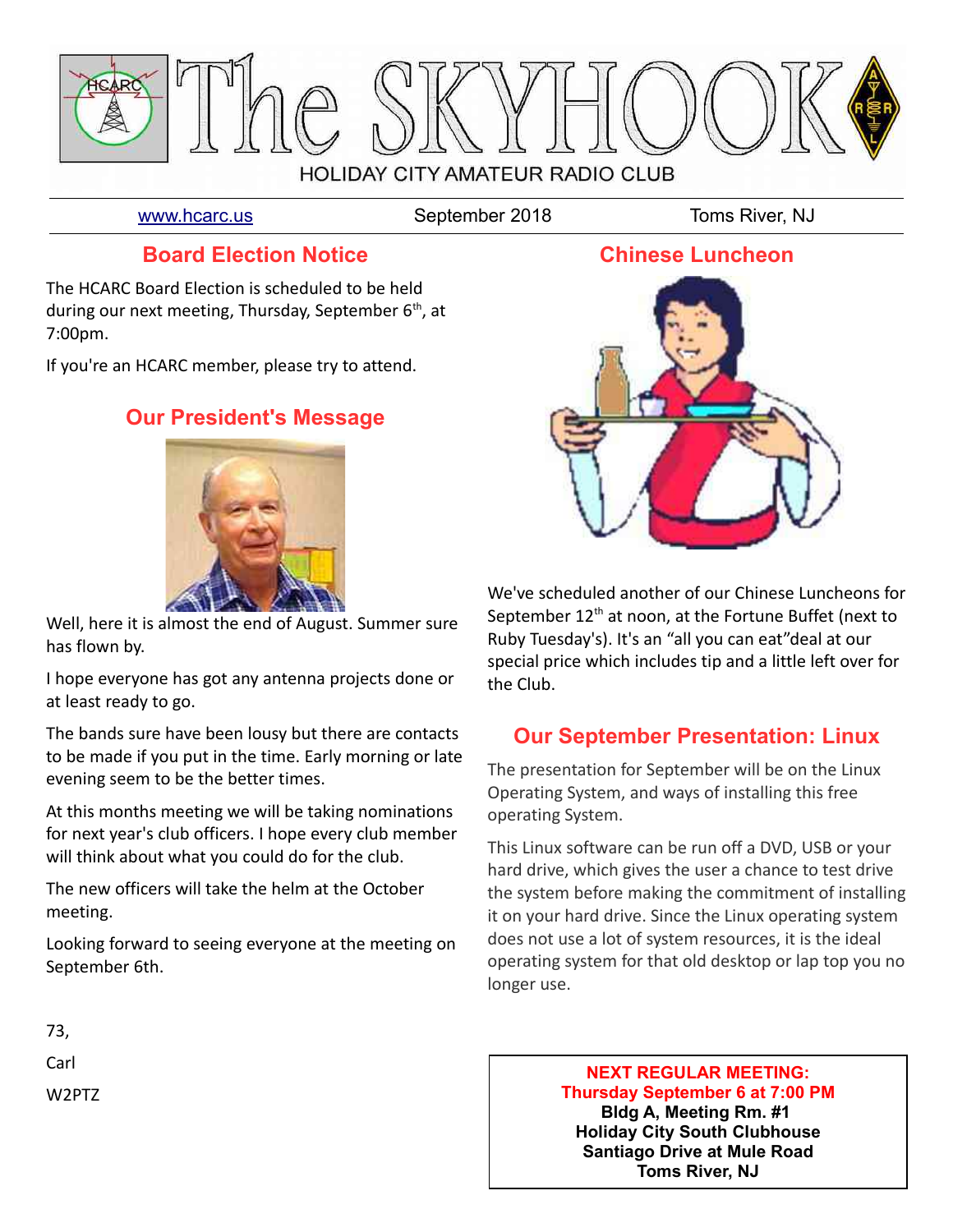# **Birthdays And Anniversaries**

Happy Birthday to:

Shirley Goldberg

Jean Poray

Happy anniversary to:

Doug & Jeanne Poray



# **Ocean County ARES® News**

September, 2018

Thank you to Holger, K2HES, for giving a DMR presentation at the August ARES Meeting. Pete, K2PSG, also handed out RACES cards to those who requested them. The cards say "RACES/ARES" on them and can provide a dual purpose. If you have a RACES card you do not need a separate ARES card.

If you are looking to find ARES Connect on the web, you will not find it with a Google search. Please save this URL to your favorites in your browser, so you can easily find it:

## <https://arrl.volunteerhub.com/>

One item of interest during the DMR presentation at the last ARES meeting was the fact that a lot of agencies are requiring amateur radio operators to interface with non-licensed operators using Family Radio Service (FRS) frequencies/radios. This is common with CERT Teams, who normally will carry FRS radios and need to communicate with amateur radio nets. It is not unusual to have a net control operator at a scene also be juggling an FRS radio at the same time. All ARES operators should familiarize themselves with FRS frequencies, power and bandwidth requirements. A simple Google search will locate charts to help you accomplish this task. Note that FRS uses narrow bandwidth (12.5 KHz) for all their frequencies and not 25 KHz. FRS channels 8 through 14 are also limited to 0.5 watts and may not use an external antenna other than what the transceiver was designed for.

A reminder – The Lavallette "Walk to Build" for Habitat for Humanity is scheduled for September 8, 2018 (Saturday). So far we have six operators signed up for the event under ARES Connect, which is barely enough to cover all stations. We could use two more operators. See ARES Connect for details if you are interested. The same day is Lavallette Founders Day and all participants are invited to join the celebration on the bay side after the walk.

I recently had my main PC hard disk drive (HDD) fail and lost many months of email data and had to reconstruct my entire hard drive for ARES business. This effort took me almost a week and was also very costly to replace some programs. One lesson I learned from KC2OON – Keith, is to download a free clone program for your HDD. The name is Macrium Reflect 7.0 Free Version and can be found with a simple Google search. The program allows you to easily clone your entire hard drive including boot sectors, operating system, programs and all files. Should your hard drive fail, just replace it with the cloned drive and you are back in business in a matter of minutes. Remember, it is not the question  $if$  a hard drive will fail, it is a question of when it will fail.

73 de WX2NJ

Bob Murdock

Ocean County Amateur Radio Emergency Service® EC

# **Join Us For Lunch Or Breakfast**

A small group of our members meet on Mondays for breakfast and/or lunch. The schedule is 9:00am breakfast at the Holiday City Diner every 2 weeks, and noon lunch alternating between Lisa's Restaurant and the Holiday City Diner on the other weeks.

This month's schedule is shown on the calendar on the last page of this newsletter.

The Holiday City Diner is on Mule Road near the Davenport Road parking lot. Lisa's is in the little mall on Route 37 just north of Mule Road.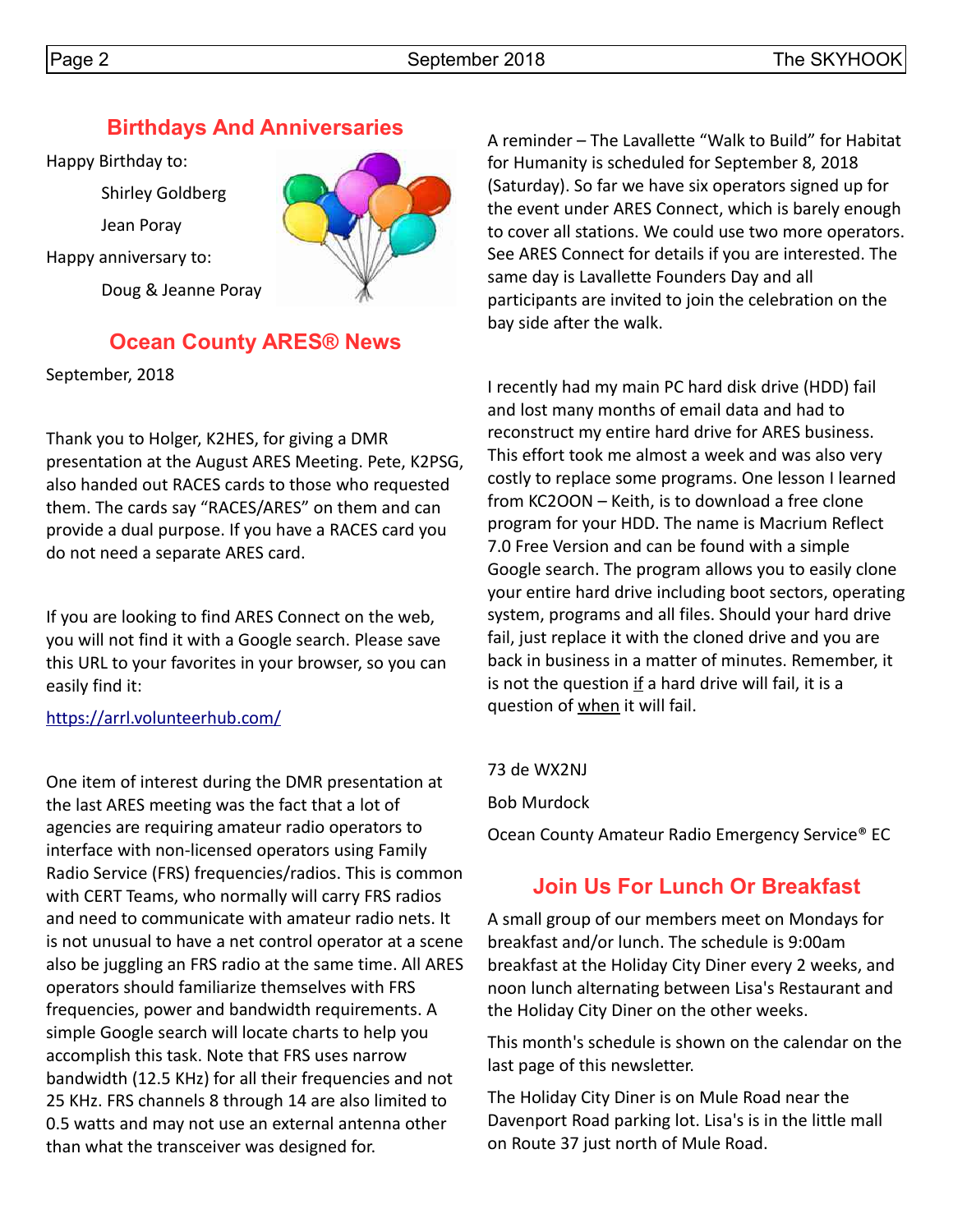## **Morse Code Abbreviations**



*This is an article written to help those who are relatively new to copying CW off the air.*

It may be confusing to hear a QSO with brief sets of letters that don't seem to make any sense. These are just shortcuts.

#### *The following words and Q signals have been culled from practice CW QSOs.*

*These words and Q sigs can be used for code practice.*

Agn ant bug c cul fb gm (good morning) ga (good afternoon) ge hi om op pwr rx tnx wx xmtr rig yl 88 abt bk b4 cud (could) de es gn (good night) hw ob pse sri vy wud xyl 73 fer sig rpt hpe wrk u hr ur rst59 qrp thru hf temp gud cpy qrn qrs qrt qrz qsb qsl qsy qth

*The 10 most used 2, 3 and 4 letter words in the English language.*

TO IN OF IT IS BE AS AT SO

WE THE AND FOR ARE BUT NOT YOU ALL ANY CAN

THAT WITH HAVE THIS WILL YOUR FROM THEY KNOW WANT

#### *Most frequently heard Q signals*.

QRM QRS QRN QRT QRZ QSB QSL QSY QTH

#### *Frequently heard equipment manufacturer names.*

Yaesu Kenwood MFJ Icom Alinco Cushcraft

#### *Antenna words.*

Yagi dipole vertical quad 3el tribander

### *Frequently used punctuation*

Comma (,) dash (-) Question mark (?)

*Get to know the word-shortcuts listed here and become a better CW operator.*

By Murray Goldberg KD2IN

## **[Our VE Crew](mailto:lpuccio1@comcast.net?subject=VE)**

Larry [K2QDY](mailto:lpuccio1@comcast.net) (Liaison) 732-349-2950, Urb [W1UL,](mailto:urb@W1UL.com) John [KQ4WR,](mailto:kq4wr@arrl.net) Stan [KB2PD,](mailto:kb2pd@hotmail.com) Steve [N2WLH,](mailto:n2wlh@yahoo.com)

Murray [KD2IN,](mailto:murraykd2in@comcast.net) Paul [N2QXB,](mailto:n2qxb@juno.com) Larry [WA2VLR,](mailto:lloscalz@optonline.net) Tony [KD2GSO.](mailto:tonyk613@comcast.net) *License exams are given by appointment at 6:30pm on the second Wednesday of each month at Holiday City South Clubhouse, Bldg A, which is at the corner of Mule Rd. and Santiago Dr. Call Larry Puccio, K2QDY, at 732-349-2950 for an appointment.* 

*Directions: From either Route 37 W or Davenport Road, take Mule Road to Santiago Drive. Clubhouse A is the building nearest the street corner.*

#### **CLUB COMMITTEES**

| Refreshments:       | Tony <b>KD2GSO</b> | 732-930-5779        |
|---------------------|--------------------|---------------------|
| Webmaster:          | <b>Steve N2WLH</b> | N2WLH@yahoo.com     |
| Programs:           | Tony <b>KD2GSO</b> | 732-930-5779        |
| Sunshine:           | Dave WA2DJN        | WA2DJN3@verizon.net |
| Field Day:          | Larry <b>K2QDY</b> | 732-349-2950        |
| <b>VE Sessions:</b> | Larry <b>K2ODY</b> | 732-349-2950        |
| Membership:         | Doug <b>KC2TZC</b> | 732-928-2316        |

#### **Holiday City Amateur Radio Club Toms River, New Jersey**

| Web Site www.hcarc.us               |                     |                                |                     |  |  |  |  |
|-------------------------------------|---------------------|--------------------------------|---------------------|--|--|--|--|
| President                           | <b>Carl Lee</b>     | W <sub>2</sub> PT <sub>Z</sub> | 732-575-7558        |  |  |  |  |
| <b>Vice President</b>               | <b>Billy Locke</b>  |                                | KD2MHA 732 281-0151 |  |  |  |  |
| <b>Treasurer</b>                    | <b>Larry Puccio</b> | K <sub>2</sub> ODY             | 732-349-2950        |  |  |  |  |
| <b>Secretary</b>                    | <b>Marge Penn</b>   | <b>KD2LNT</b>                  | 732-736-0115        |  |  |  |  |
| <b>Executive Board Doug Poray</b>   |                     | <b>KC2TZC</b>                  | 732-928-2316        |  |  |  |  |
| <b>Executive Board John Roberts</b> |                     | KQ4WR                          | 732-966 4665        |  |  |  |  |
| <b>W2HC Trustee</b>                 | <b>Larry Puccio</b> | K2ODY                          | 732-349-2950        |  |  |  |  |

Membership is open to all interested persons. Ham license is not required. Dues are \$25.00 per year, payable Jan  $1<sup>st</sup>$ . Members joining during the year will have the dues prorated. Family membership \$30.00 per family. ----------------------------------------------------------

Meetings are held on the first Thursday of every month, at 7:00 pm, except December.

Location: Meeting Room #1 in the Holiday City South Clubhouse A. Directions: From either Route 37 W or Davenport Road, take Mule Road to Santiago Drive. Turn into the parking lot from Santiago Drive and park near the pool. Enter the building nearest the street corner.-

The SKYHOOK is published monthly as the HCARC's official newsletter. Editor and Publisher:

John Roberts [KQ4WR](mailto:kq4wr@arrl.net) 7 Lincoln Ct. Whiting, NJ 08759-1505 e-mail [KQ4WR@arrl.net](mailto:KQ4WR@arrl.net) 732 966 4665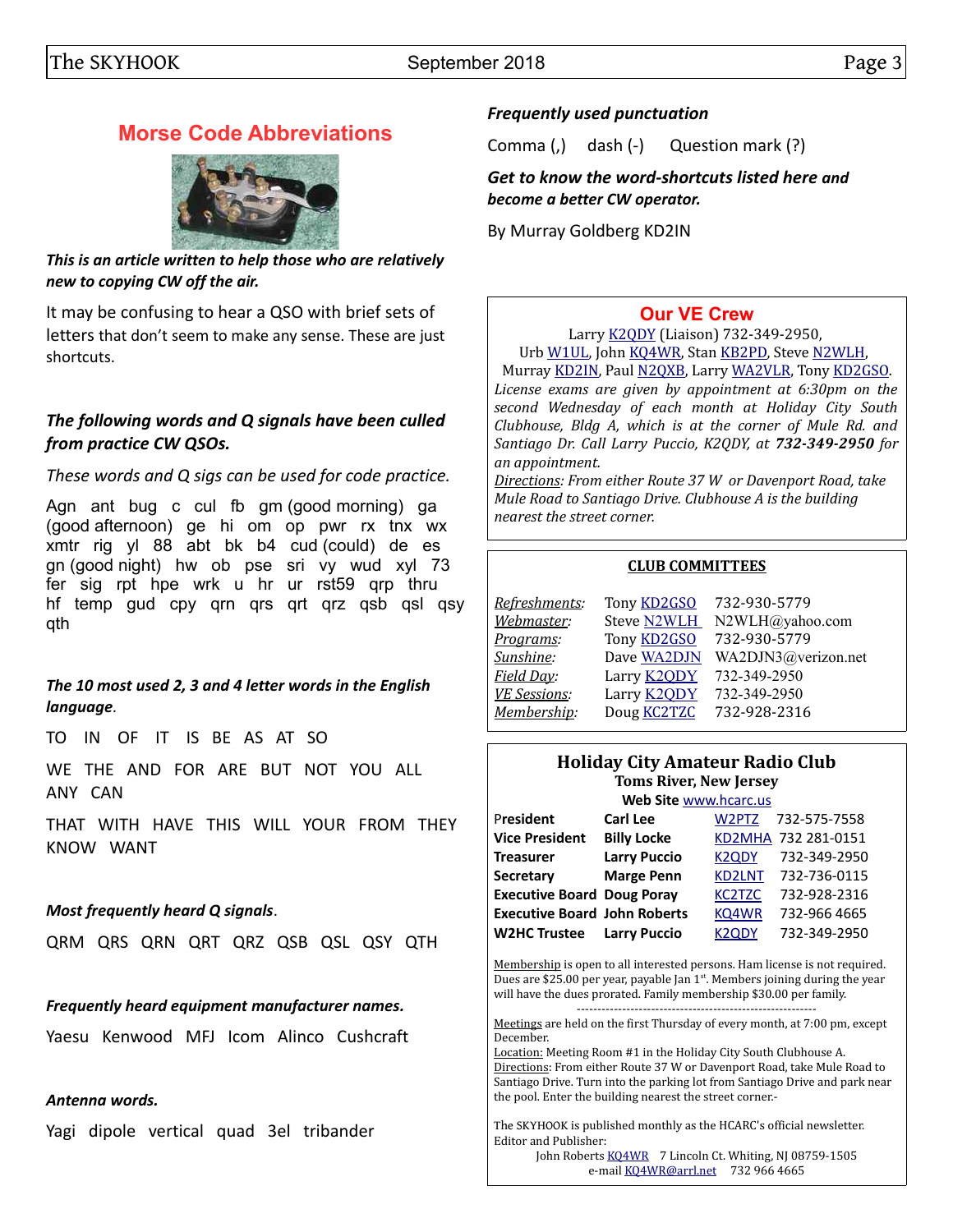# **Murray Reports Results Using FT8**



I have worked quite a few on FT8.

In spite of the lowest sunspot counts in the past eleven years,

using this impressive digital program I have made many contacts I didn't even make using other digital modes like PSK31.

Just in the recent past I have made contacts with Italy, Germany, France, Spain, Belgium, and Netherlands,

and toward the south I have made contacts with Cuba, Dominican Republic, Venezuela, and Columbia.

Many contacts with Canadian provinces, and in the US, CA, NV, WA, AZ and many Eastern States as well.

My power out is about 25 watts into an attic 20 meter dipole.

All of the above contacts were made on 20M.

It is an easy program to use,

and easy to make contacts all over the globe,

if conditions are favorable.

73, Murray KD2IN

# **Some Selected Contests**

NOTE:

Some of the Internet addresses are longer than I could fit on one line. To show the whole line, I broke up the address at one of it's "/" marks. So where a line ends with a "/", just append the next line without a break. For example, part of Region 1 Field Day (below) should be,

".. nteste/iaru-regio..."

## **Region 1 Field Day:**

https://www.darc.de/der-club/referate/conteste/ iaru-region-1-fieldday/en/

## **RSGB Field Day:**

https://www.rsgbcc.org/hf/rules/2018/rnfd.shtml

## **ARRL VHF September Contest:**

http://www.arrl.org/september-vhf

## **New Jersey QSO Party:**

http://www.k2td-bcrc.org/njqp/njqp\_rules.html

#### **UK/EI Contest:**

http://www.ukeicc.com/which-contest/ uk-ei-dx-contest-rules

#### **Classic Exchange CW Contest:**

http://www.classicexchange.org/sep17/sep17ann.html

## **CQ World Wide RTTY Contest:**

http://www.cqwwrtty.com/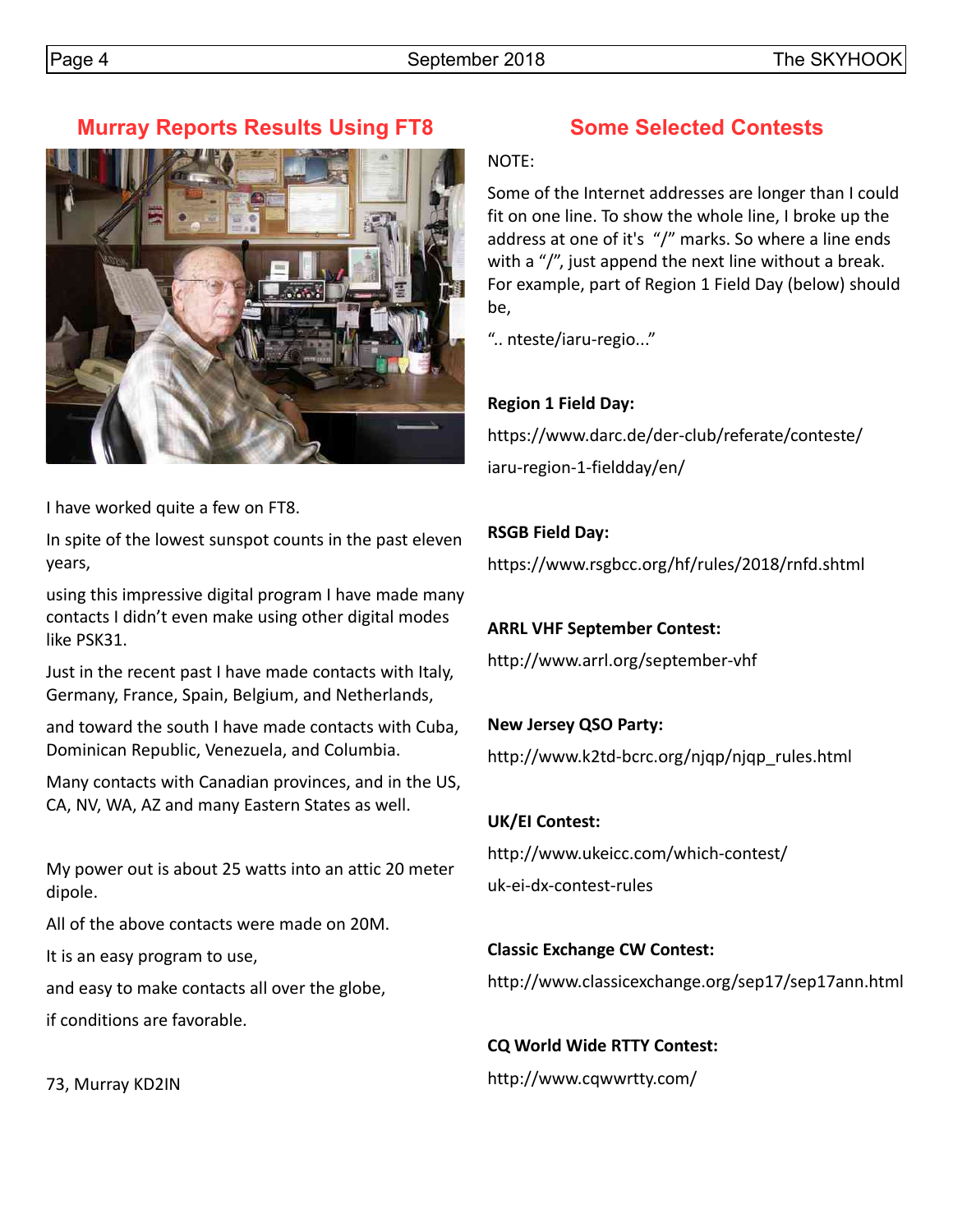# **License Exams**



To make arrangements to take an exam for an amateur radio license, please call Larry Puccio at 732-349-2950.

The FRN Number on your current FCC license may be used instead of your Social Security Number.

Our exam sessions are normally scheduled for 7:00pm on the second Wednesday of each month, but candidates must make reservations at least two days in advance.

#### **Some DX for September:**

|  | <b>Larry Puccio's DX Report</b> |  |  |
|--|---------------------------------|--|--|
|--|---------------------------------|--|--|

| Date | Time | Callsign         | Freq.  | Entity             |
|------|------|------------------|--------|--------------------|
| 7/19 | 0050 | DL8FBH           | 7.001  | Germany            |
| 7/24 | 2133 | ZP6CW            | 14.014 | Paraguay           |
|      | 2212 | YV5DTJ           | 14.042 | Venezuela          |
|      | 2241 | CT3MD            | 14.024 | Portugal           |
|      | 2250 | YU7QF            | 14.018 | Yugoslavia         |
| 7/25 | 2353 | XE1XR            | 14.010 | Mexico             |
| 7/26 | 0008 | UR8UN            | 7.009  | Ukraine            |
|      | 0018 | DL1VJL           | 7.014  | Germany            |
|      | 1636 | <b>VE2JCW</b>    | 10.112 | Canada             |
| 8/4  | 2120 | 9A2UN            | 14.011 | Croatia            |
|      | 2138 | SP <sub>20</sub> | 14.020 | Poland             |
| 8/9  | 1907 | LZ1MS            | 14.013 | <b>Bulgaria</b>    |
|      | 2138 | PF2018HAR        | 14.020 | <b>Netherlands</b> |
|      | 2155 | SP <sub>20</sub> | 14.020 | Poland             |
| 8/15 | 0039 | HA6ONU           | 14.022 | Hungary            |
| 8/22 | 2046 | RT9T             | 14.005 | Russia             |
|      | 2105 | S57DX            | 14.012 | Slovenia           |
|      |      |                  |        |                    |

| <b>Begins</b>       | <b>Ends</b> | Callsign                       | <b>Entity</b>    | <b>Bands</b>    | <b>Modes</b>       | IOTA#    | <b>Grid Miles Dir</b> |
|---------------------|-------------|--------------------------------|------------------|-----------------|--------------------|----------|-----------------------|
| Sep 04              | Sep 24      | 3B8/PA3HGT                     | <b>Mauritius</b> | 40,20,10m       |                    | AF-049   | LG89sq 9304 E         |
| Sep 16              | Sep 28      | 3DA0AO                         | Swaziland        | 80-10m          | CW, RTTY, FT8      |          | KG53sa 8192 ESE       |
| Sep 15              | Sep 27      | 3W9JK                          | Vietnam          | 20-6m           | <b>SSB</b>         | AS-162   | OK36sl 8540 N         |
| Sep 28              | Oct 14      | 5W0GC                          | Samoa            | 160-80m         | CW, SSB, RTTY      | $OC-097$ | AH47aa 7200 W         |
| Sep 17              | Sep 26      | 7Q7ELA                         | Malawi           | ?               | <b>CW</b>          |          | KH75ma 7898 E         |
| Sep 14              | Sep 23      | 8Q7EC                          | Maldives         | 20 <sub>m</sub> | <b>SSB</b>         | AS-013   | MJ63oe 8818 NE        |
| Sep 19              | Sep 30      | 8Q7IP                          | Maldives         | 80-10m          | CW, RTTY, SSB, FT8 | AS-013   | MJ630e 8818 NE        |
| Sep 26              | Oct 10      | 9XOT                           | Rwanda           | 160-10m         | CW, RTTY, SSB      |          | KI58am 7042 E         |
| Sep 26              | Oct 10      | 9XOY                           | Rwanda           | 20 <sub>m</sub> | FT <sub>8</sub>    |          | KI58am 7042 E         |
| Sep 30              | Oct 12      | C <sub>21</sub> GJ             | Nauru            | 50.313 EME      | ?                  | $OC-031$ | RI39am 7789 WNW       |
| <b>RTTY Contest</b> |             | CR3DX                          | Madiera          | ?               | <b>RTTY</b>        | AF-014   | IM12mr 3174 E         |
| Sep 01              | Sep 10      | <b>EXOPL</b>                   | Kyrgyzstan       | 80-10m          | ?                  |          | MN72gu 6395 NNE       |
| Aug 27              | Sep 07      | FG/HG0R                        | Guadeloupe       | 160-6m          | CW, SSB, RTTY      | NA-102   | FK96eg 1805 SSE       |
| Sep 20              | Oct 06      | HB <sub>0</sub>                | Liechtenstein    | 80-10m          | <b>RTTY</b>        |          | JN47sa 4026 NE        |
| Sep 20              | Sep 25      | JW/DJ2AX                       | Svalbard         | 80-10m          | CW, SSB, dig.      | EU-026   | JQ75tf 3566 NNE       |
| Sep 08              | Sep 15      | PJ7/K5SL                       | Sint Maarten     | 40-17m          | CW, SSB            | NA-105   | FK88lb 1655 SSE       |
| Sep 12              | Oct 01      | T32AH                          | East Kiribati    | 80-10m          | CW, FT8, RTTY      | $OC-024$ | BI50aa 5925 WSW       |
| Aug 31              | Sep 03      | T88PB                          | Palau            | 80-10m          | ?                  | OC-009   | PJ77jm 8674 NW        |
| Sep 02              | Sep 15      | TF/VE2DX                       | Iceland          | 40-20m          | SSB, FT8           | EU-021   | IP15mm 2826 NNE       |
| Sep 21              | Oct 06      | TO6OK                          | Mayotte          | 160-10m         | CW, SSB, RTTY, FT8 | AF-027   | LH27pa 8353 E         |
| Sep 27              | Oct 02      | V31VP                          | <b>Belize</b>    | ?               | <b>RTTY</b>        | NA-073   | EK57um 1764 SSW       |
| Sep 27              | Oct 02      | V31CQ                          | Belize           | ?               | <b>CW</b>          | NA-073   | EK57um 1764 SSW       |
| Sep 29              | Oct 06      | VK9XT                          | Christmas I      | 160-10m         | CW, SSB, dig.      | $OC-002$ | OH29tm 10406 N        |
| Sep 27              | Oct 04      | VO <sub>2</sub> V <sub>C</sub> | Canada           | $\overline{?}$  | <b>RTTY</b>        | NA-044   | GO03aa 1124 NNE       |

Thanks to data compiled by NG3K and Wikipedia.